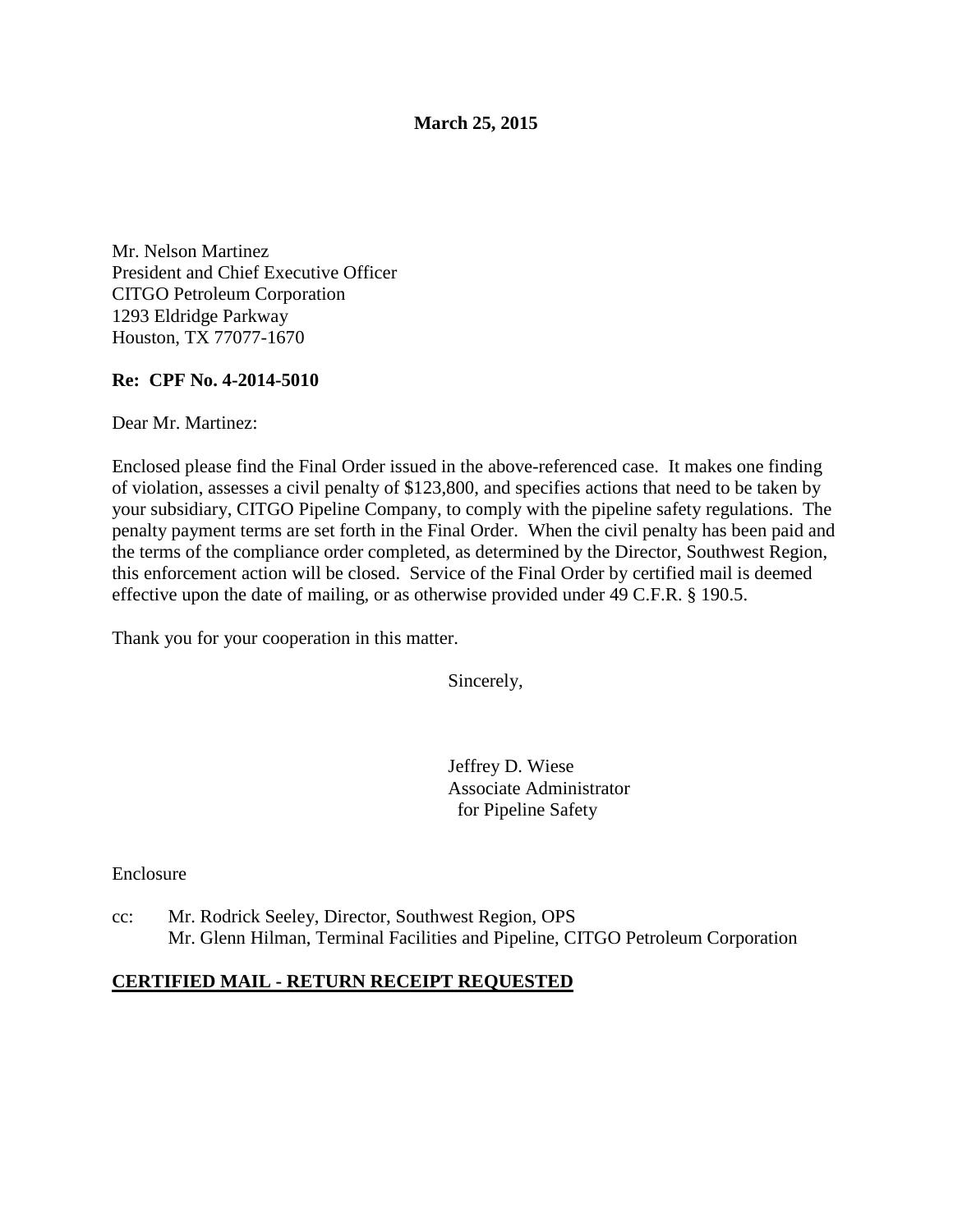### **U.S. DEPARTMENT OF TRANSPORTATION PIPELINE AND HAZARDOUS MATERIALS SAFETY ADMINISTRATION OFFICE OF PIPELINE SAFETY WASHINGTON, D.C. 20590**

 **) In the Matter of )** 

**CITGO Pipeline Company, ) a subsidiary of CITGO Petroleum Corporation, ) CPF No. 4-2014-5010** 

 **)** 

**\_\_\_\_\_\_\_\_\_\_\_\_\_\_\_\_\_\_\_\_\_\_\_\_\_\_\_\_\_\_\_\_\_\_\_\_\_\_\_\_\_\_)** 

 **)** 

**\_\_\_\_\_\_\_\_\_\_\_\_\_\_\_\_\_\_\_\_\_\_\_\_\_\_\_\_\_\_\_\_\_\_\_\_\_\_\_\_\_\_** 

**Respondent. )** 

#### **FINAL ORDER**

On October 29, 2012, pursuant to 49 U.S.C. § 60117, a representative of the Pipeline and Hazardous Materials Safety Administration (PHMSA), Office of Pipeline Safety (OPS), initiated an investigation of an accident involving the pipeline system of CITGO Pipeline Company (CITGO or Respondent). CITGO is a subsidiary of CITGO Petroleum Corporation, which owns and operates oil refineries and related pipeline facilities in Texas, Louisiana, and Illinois, with a daily refining capacity of  $750,000$  barrels.<sup>1</sup>

The investigation arose out of a crude-oil release that occurred on October 18, 2012, at CITGO's Sour Lake Tank Farm in Sour Lake, Texas. At the time of the accident, a six-inch surge pipeline at the facility was not in service, but several areas of internal corrosion had caused the pipeline to erode and ultimately fail. The resulting accident resulted in approximately 718 barrels of crude oil being spilled at the Tank Farm.<sup>2</sup>

As a result of the investigation, the Director, Southwest Region, OPS (Director), issued to Respondent, by letter dated April 24, 2014, a Notice of Probable Violation and Proposed Civil Penalty (Notice), which also included a warning pursuant to 49 C.F.R. § 190.205. In accordance with 49 C.F.R. § 190.207, the Notice proposed finding that CITGO had violated 49 C.F.R. § 195.402 and proposed assessing a civil penalty of \$123,800 for the alleged violation.

CITGO Petroleum Corporation responded to the Notice by letter dated May 28, 2014 (Response). The company did not contest the allegation of violation but provided information concerning the corrective actions CITGO had taken, submitted copies of its revised procedures, and requested that OPS reduce the proposed civil penalty. Respondent did not request a hearing

 $\overline{a}$ <sup>1</sup> http://www.citgo.com/WebOther/CITGOforYourBusiness/CompanyProfile.pdf (last accessed on November 26, 2014).

<sup>&</sup>lt;sup>2</sup> Pipeline Safety Violation Report (Violation Report), (April 23, 2014) (on file with PHMSA), at 2.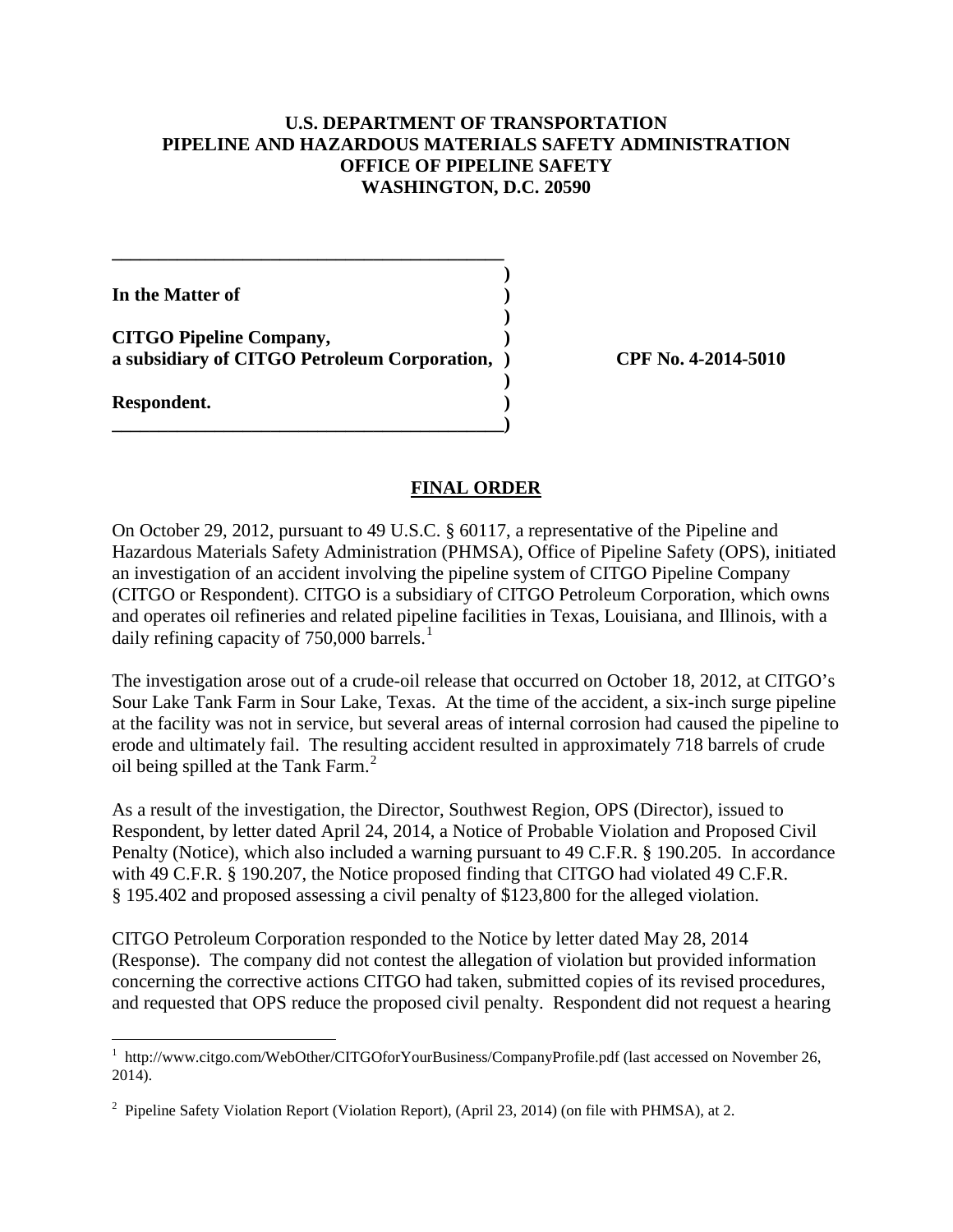and therefore has waived its right to one.

# **FINDING OF VIOLATION**

In its Response, Respondent did not contest the allegation in the Notice that it violated 49 C.F.R. Part 195, as follows:

**Item 2:** The Notice alleged that Respondent violated 49 C.F.R. § 195.402(a),<sup>3</sup> which states:

# **§ 195.402 Procedural manual for operations, maintenance, and emergencies.**

(a) *General.* Each operator shall prepare and follow for each pipeline system a manual of written procedures for conducting normal operations and maintenance activities and handling abnormal operations and emergencies. This manual shall be reviewed at intervals not exceeding 15 months, but at least once each calendar year, and appropriate changes made as necessary to insure that the manual is effective. This manual shall be prepared before initial operations of a pipeline system commence, and appropriate parts shall be kept at locations where operations and maintenance activities are conducted.

The Notice alleged that Respondent violated 49 C.F.R. § 195.402(a) by failing to prepare and follow for each pipeline system a manual of written procedures for conducting normal operations and maintenance activities and handling abnormal operations and emergencies. Specifically, the Notice alleged that CITGO failed to have a written alarm management plan to provide for effective controller response to "creep alarms." The Notice further alleged that even though Respondent's controller registered a creep alarm on October 18, 2012, he was unable to immediately respond to the release because CITGO had not instituted a written policy for handling such alarms. Instead, the controller waited until a second creep alarm sounded before contacting the field to investigate the dropping tank level. $4$ 

Respondent did not contest this allegation of violation, but provided several reasons why it thought the proposed civil penalty should be reduced. These arguments will be addressed in the "Assessment of Penalty" section below.

Accordingly, based upon a review of all of the evidence, I find that Respondent violated 49 C.F.R. § 195.402(a) by failing to prepare and follow for each pipeline system a manual of written procedures for conducting normal operations and maintenance activities and handling abnormal operations and emergencies.

This finding of violation will be considered a prior offense in any subsequent enforcement action

 $\overline{a}$ 

<sup>&</sup>lt;sup>3</sup> The Notice also referenced 49 C.F.R. § 195.446(e), which states: "Each operator using a SCADA system must have a written alarm management plan to provide for effective controller response to alarms…."

<sup>&</sup>lt;sup>4</sup> Violation Report, at 4.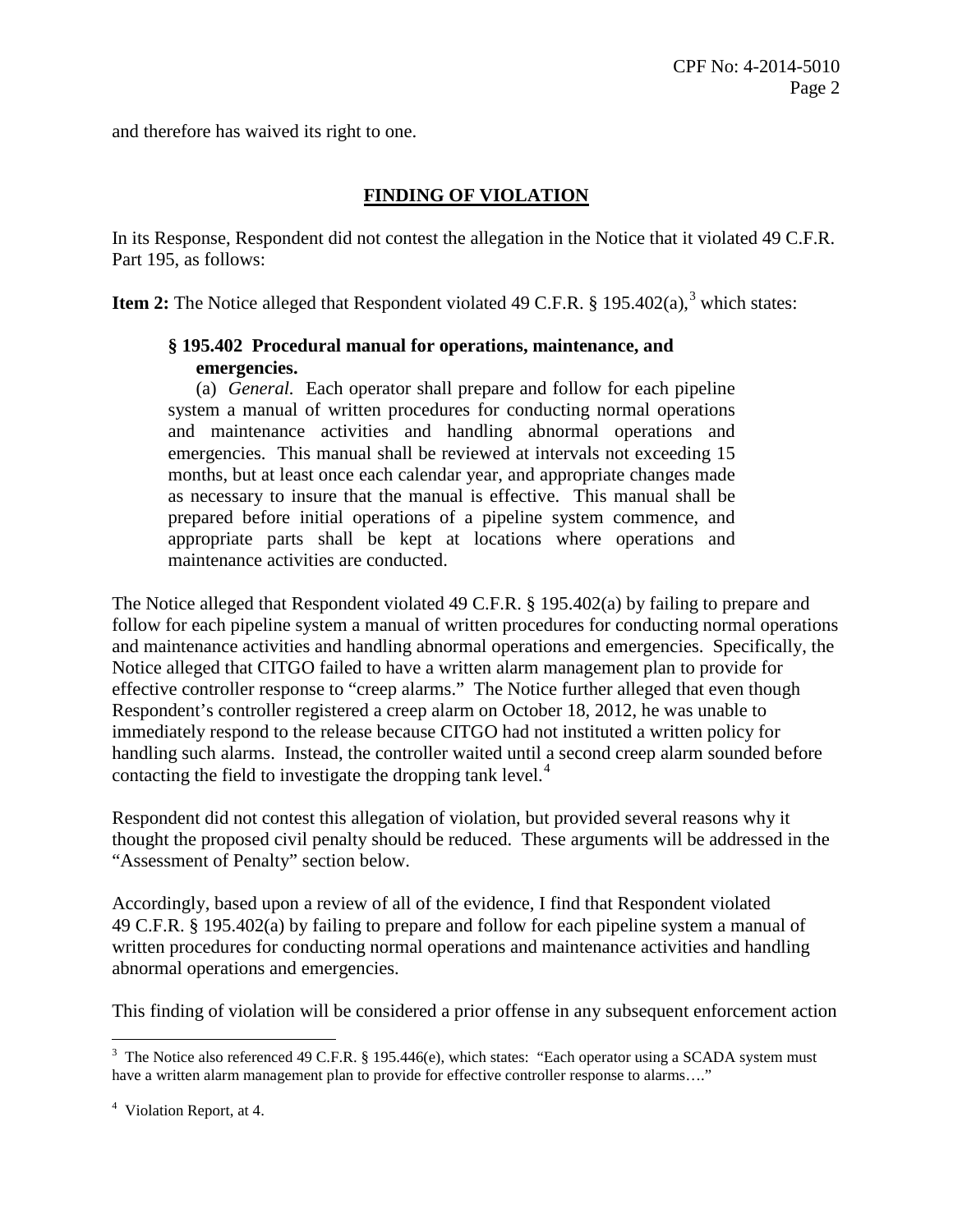taken against Respondent.

## **ASSESSMENT OF PENALTY**

Under 49 U.S.C. § 60122, Respondent is subject to an administrative civil penalty not to exceed \$200,000 per violation for each day of the violation, up to a maximum of \$2,000,000 for any related series of violations. In determining the amount of a civil penalty under 49 U.S.C. § 60122 and 49 C.F.R. § 190.225, I must consider the following criteria: the nature, circumstances, and gravity of the violation, including adverse impact on the environment; the degree of Respondent's culpability; the history of Respondent's prior offenses; and any effect that the penalty may have on its ability to continue doing business; and the good faith of Respondent in attempting to comply with the pipeline safety regulations. In addition, I may consider the economic benefit gained from the violation without any reduction because of subsequent damages, and such other matters as justice may require. The Notice proposed a total civil penalty of \$123,800 for the violation cited above.

**Item 2:** The Notice proposed a civil penalty of \$123,800 for Respondent's violation of 49 C.F.R. § 195.402(a), for failing to prepare and follow for each pipeline system a manual of written procedures for conducting normal operations and maintenance activities and handling abnormal operations and emergencies. CITGO objected to the proposed civil penalty for several reasons. First, it argued that having a written process at the time of the accident for handling creep alarms would not have "prevented" the accident because the controller "had a reasonable basis to believe that the alarm had been triggered by the tank settling after being filled" and therefore no further action was warranted. Second, the company argued that the controller's "subsequent conduct to monitor the situation was consistent with his training." Last, CITGO contended that the leak was restricted to the tank containment area, had no adverse offsite impacts, and was appropriately addressed.<sup>5</sup>

I find that there are several reasons to impose the civil penalty as proposed. First, OPS discovered this violation; it was not self-reported by the operator. Second, the operator failed to take appropriate action prior to the accident to comply with the regulatory requirement by having an effective written procedure in place and this noncompliance increased the consequences of the release. Accordingly, having reviewed the record and considered the assessment criteria, I assess Respondent a civil penalty of \$123,800 for violation of 49 C.F.R. § 195.402(a).

In summary, having reviewed the record and considered the assessment criteria for the Item cited above, I assess Respondent a total civil penalty of **\$123,800**.

Payment of the civil penalty must be made within 20 days of service. Federal regulations (49 C.F.R. § 89.21(b)(3)) require such payment to be made by wire transfer through the Federal Reserve Communications System (Fedwire), to the account of the U.S. Treasury. Detailed instructions are contained in the enclosure. Questions concerning wire transfers should be directed to: Financial Operations Division (AMK-325), Federal Aviation Administration, Mike

 $\overline{a}$ 5 Response, at 2-3.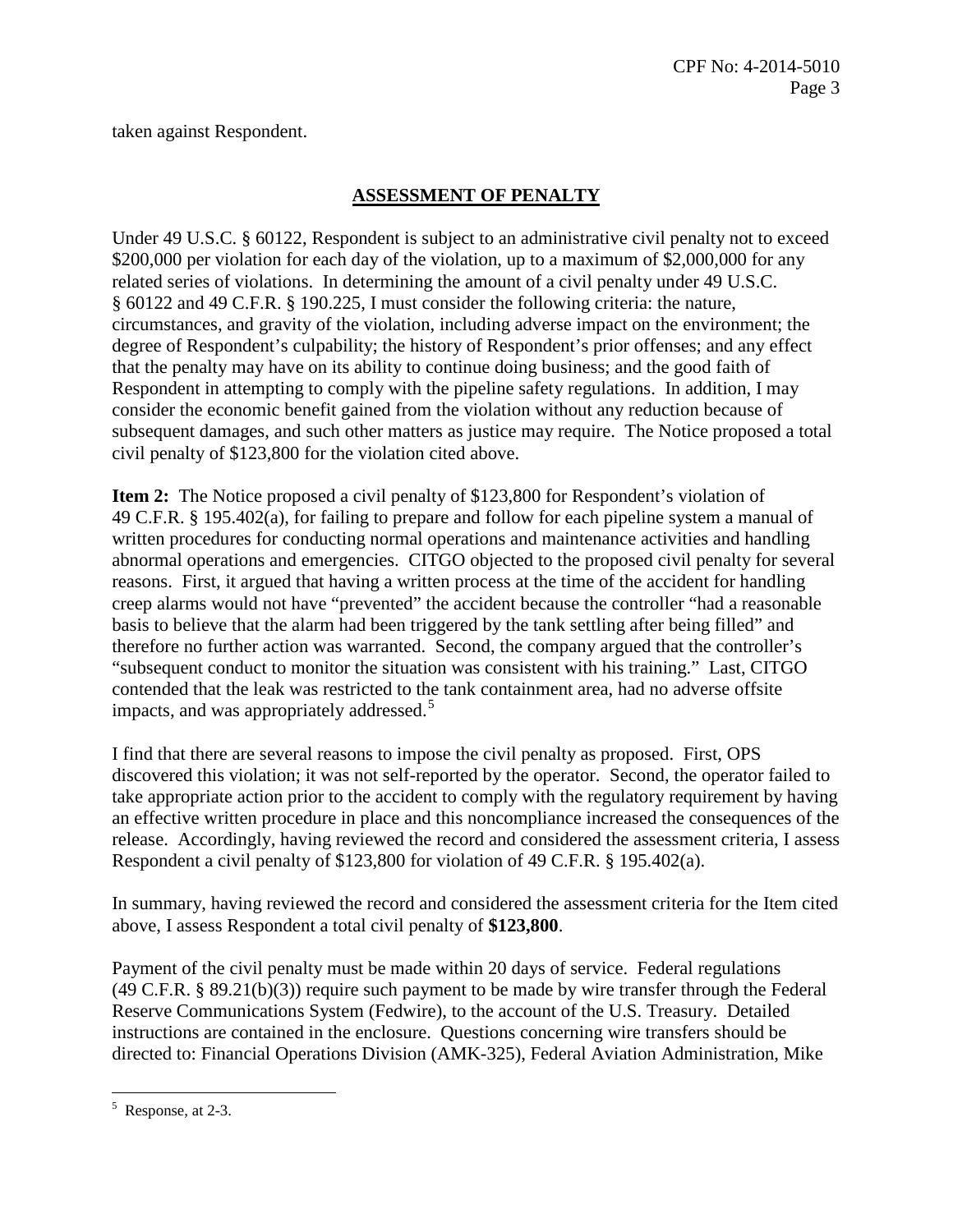Monroney Aeronautical Center, P.O. Box 269039, Oklahoma City, Oklahoma 73125. The Financial Operations Division telephone number is (405) 954-8845.

Failure to pay the \$123,800 civil penalty will result in accrual of interest at the current annual rate in accordance with 31 U.S.C. § 3717, 31 C.F.R. § 901.9 and 49 C.F.R. § 89.23. Pursuant to those same authorities, a late penalty charge of six percent (6%) per annum will be charged if payment is not made within 110 days of service. Furthermore, failure to pay the civil penalty may result in referral of the matter to the Attorney General for appropriate action in a district court of the United States.

# **COMPLIANCE ORDER**

The Notice proposed a compliance order with respect to Item 2 in the Notice for violation of 49 C.F.R. § 195.402(a). Under 49 U.S.C. § 60118(a), each person who engages in the transportation of hazardous liquids or who owns or operates a pipeline facility is required to comply with the applicable safety standards established under chapter 601. Pursuant to the authority of 49 U.S.C. § 60118(b) and 49 C.F.R. § 190.217, Respondent is ordered to take the following actions to ensure compliance with the pipeline safety regulations applicable to its operations:

- 1. With respect to the violation of § 195.402(a) (**Item 2**), Respondent must amend its procedures to include in its written manual of procedures a definition of creep alarms and state the actions that must be taken in responding to this kind of alarm. The procedure must be sent to the Director, Southwest Region, for review and approval, within 30 days of receiving this Final Order.
- 2. It is requested that CITGO maintain documentation of the safety improvement costs associated with fulfilling this Compliance Order and submit the total to R.M. Seeley, Director, Southwest Region, OPS. It is requested that these costs be reported in two categories: (1) total cost associated with preparation/revision of plans, procedures, studies and analyses; and (2) total cost associated with replacements, additions, and other changes to pipeline infrastructure.

The Director may grant an extension of time to comply with any of the required items upon a written request timely submitted by the Respondent and demonstrating good cause for an extension.

Failure to comply with this Order may result in the administrative assessment of civil penalties not to exceed \$200,000 for each violation for each day the violation continues or in referral to the Attorney General for appropriate relief in a district court of the United States.